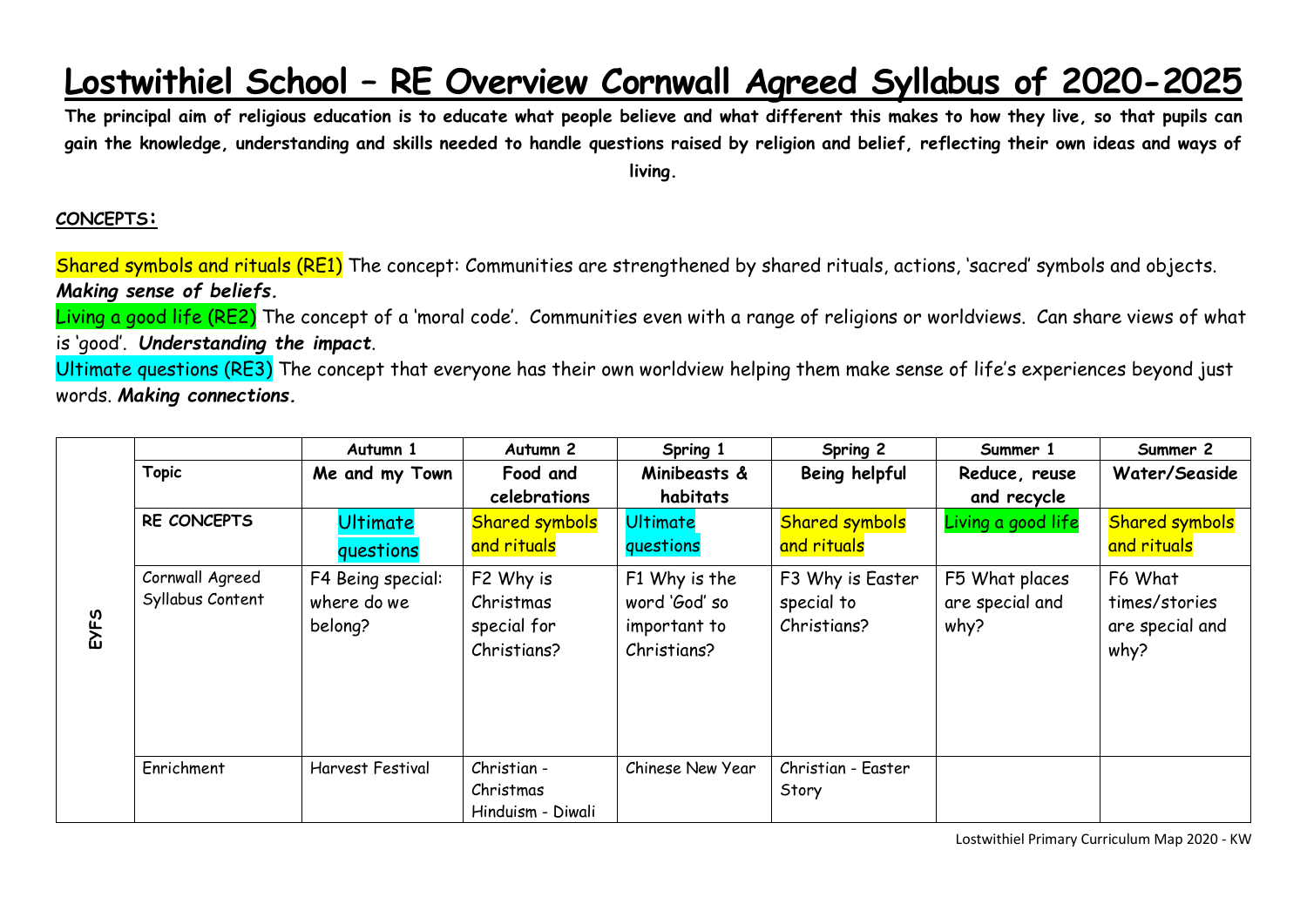|               |                            |                                            |                                    | Christianity -<br>Pancake day and<br>lent       | Local Saint-St<br>Piran<br>Mother's day |                                    |                                                       |
|---------------|----------------------------|--------------------------------------------|------------------------------------|-------------------------------------------------|-----------------------------------------|------------------------------------|-------------------------------------------------------|
|               |                            |                                            |                                    |                                                 |                                         |                                    |                                                       |
|               | <b>Topic</b>               | Autumn 1<br>Me and my Town                 | Autumn 2<br>Food and               | Spring 1<br>Minibeasts &                        | Spring 2                                | Summer 1<br>Reduce, reuse          | Summer 2<br>Water/Seaside                             |
|               |                            |                                            | celebrations                       | habitats                                        | Being helpful                           | and recycle                        |                                                       |
|               | RE CONCEPTS                | <b>Shared symbols</b>                      | <b>Ultimate</b>                    | <b>Shared symbols and rituals (RE1</b>          |                                         | <b>Ultimate</b><br>questions (RE3) | Living a good life                                    |
| <b>YEAR 1</b> |                            | and rituals (RE1                           | questions (RE3)                    |                                                 |                                         |                                    | (RE2)                                                 |
|               | <b>Religious Education</b> | 1.10 What does it<br>mean to belong to     | 1.1 What do<br>Christians          | 1.7 Who is Jewish and how do they<br>live?      |                                         | 1.2 Who do<br>Christians say       | 1.9 How should<br>we care for the                     |
|               |                            | a faith                                    | believe God is                     |                                                 |                                         | made the world?                    | world and for                                         |
|               |                            | community?                                 | like?                              |                                                 |                                         |                                    | others, and why                                       |
|               |                            |                                            |                                    |                                                 |                                         |                                    | does it matter?                                       |
|               |                            | Autumn 1                                   | Autumn 2                           | Spring 1                                        | Spring 2                                | Summer 1                           | Summer 2                                              |
|               | <b>Topic</b>               | It's got to be                             | Virtual Zoo                        | Water - life                                    | Water-life                              | Mini-beasts hotel                  | Restromel                                             |
|               |                            | me                                         |                                    | giver                                           | taker                                   |                                    | Castle - ruin or                                      |
|               |                            |                                            |                                    |                                                 |                                         |                                    | remarkable?                                           |
|               | RE CONCEPTS                | <b>Shared symbols</b><br>and rituals (RE1  | <b>Ultimate</b><br>questions (RE3) | <b>Shared symbols</b><br>and rituals (RE1       | <b>Ultimate</b><br>questions (RE3)      | Living a good life<br>(RE2)        | Living a good life<br>(RE2)                           |
|               | <b>Religious Education</b> | $1.6$ Who is a                             | 1.3 Why does                       | 1.6 Who is a                                    | 1.5 Why does                            | 1.4 What is the                    | <b>Kernewek</b>                                       |
| Z             |                            | Muslim and how                             | Christmas                          | Muslim and how                                  | Easter matter to                        | 'good news'                        | Curriculum - unit                                     |
| <b>YEAR</b>   |                            | do they live?                              | matter to                          | do they live?                                   | Christians?                             | Christians believe                 | 1.8 What makes                                        |
|               |                            |                                            | Christians?                        | Part 2.                                         |                                         | Jesus brings?                      | some people and<br>places in Cornwall<br>sacred?      |
|               | Oracy links                | - Share your<br>learning<br>- Get involved | - Connections                      | - Connections<br>- Ask and explore<br>questions | - Ask and explore<br>questions          | - Stay balanced<br>and fair        | - Using your<br>imagination<br>- Evaluate the<br>team |
|               |                            |                                            |                                    |                                                 |                                         |                                    |                                                       |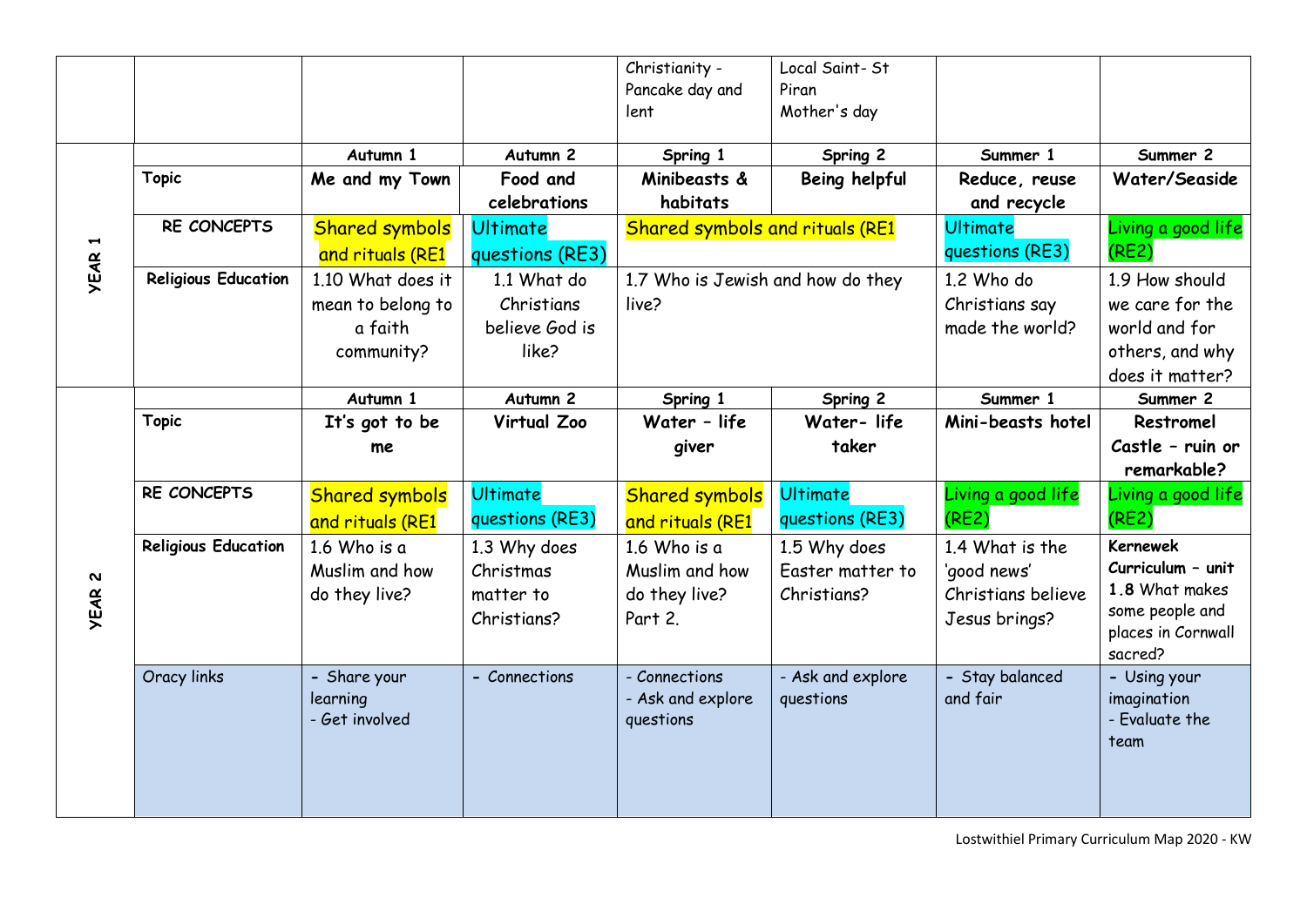|               |                     | Autumn 1           | Autumn <sub>2</sub>   | Spring 1               | Spring 2              | Summer 1                    | Summer 2         |
|---------------|---------------------|--------------------|-----------------------|------------------------|-----------------------|-----------------------------|------------------|
| ო             | <b>Topic</b>        | The Stone Age      |                       | <b>Extreme Earth</b>   |                       | <b>Ancient Egypt</b>        |                  |
|               | RE CONCEPTS         | Living a good life | Living a good life    | <b>Shared symbols</b>  | <b>Shared symbols</b> | <b>Shared symbols</b>       | <b>Ultimate</b>  |
|               |                     | (RE2)              | (RE2)                 | and rituals (RE1       | and rituals (RE1      | and rituals (RE1            | questions (RE3)  |
|               | Religious education | L2.1 What do       | L2.2 What is it       | <b>Kernewek</b>        | L2.10 How do          | L <sub>2.9</sub> How do     | L2.12 How and    |
|               |                     | Christians learn   | like for someone      | Curriculum L2.11       | festivals and         | festivals and               | why do people    |
|               |                     | from the Creation  | to follow God?        | How and why do         | family life show      | worship show                | try to make the  |
| <b>YEAR</b>   |                     | story?             |                       | people in              | what matters to       | what matters to a           | world a better   |
|               |                     |                    |                       | Cornwall mark          | Jewish people?        | Muslim?                     | place? (C, M/J,  |
|               |                     |                    |                       | significant            |                       |                             | NR)              |
|               |                     |                    |                       | events in              |                       |                             |                  |
|               |                     |                    |                       | community life?        |                       |                             |                  |
|               | <b>Oracy Links</b>  | Reach conclusions  | - Ask and explore     | - make                 | - Share your          | - Ask and explore           | - See both sides |
|               |                     |                    | questions             | connections            | learning              | questions                   |                  |
|               |                     | Autumn 1           | Autumn 2              | Spring 1               | Spring 2              | Summer 1                    | Summer 2         |
|               | <b>Topic</b>        | Earth and          | <b>Rotten Romans</b>  | What a wonderful world |                       | <b>Dragons</b>              | Wonderful me     |
|               |                     | beyond             |                       |                        |                       |                             |                  |
|               | RE CONCEPTS         | <b>Ultimate</b>    | <b>Shared symbols</b> | Living a good life     | <b>Ultimate</b>       | <b>Shared symbols</b>       | <b>Shared</b>    |
|               |                     | questions (RE3)    | and rituals (RE1      | (RE2)                  | questions (RE3)       | and rituals (RE1            | symbols and      |
|               |                     |                    |                       |                        |                       |                             | rituals (RE1     |
|               | Religious education | L2.3 What is the   | L2.7 What do          | L2.4 What kind         | L2.5 Why do           | <b>L2.6 For</b>             | L2.8 What does   |
|               |                     | 'Trinity' and why  | Hindus believe        | of world did           | Christians call the   | Christians, when            | it mean to be    |
| <b>YEAR 4</b> |                     | is it important    | God is like?          | Jesus want?            | day Jesus died        | Jesus left, what            | Hindu in Britain |
|               |                     | for Christians?    |                       |                        | 'Good Friday'?        | was the impact of           | today?           |
|               |                     |                    |                       |                        |                       | Pentecost?                  |                  |
|               | <b>Oracy Links</b>  | - See both sides   | - share your          | - Ask and explore      | - Using your          | - Handle emotions           | - Reach          |
|               |                     |                    | learning              | questions              | imagination           | - Stay balanced and<br>fair | conclusions      |
|               |                     |                    |                       |                        |                       |                             |                  |
|               |                     |                    |                       |                        |                       |                             |                  |
|               |                     |                    |                       |                        |                       |                             |                  |
|               |                     |                    |                       |                        |                       |                             |                  |